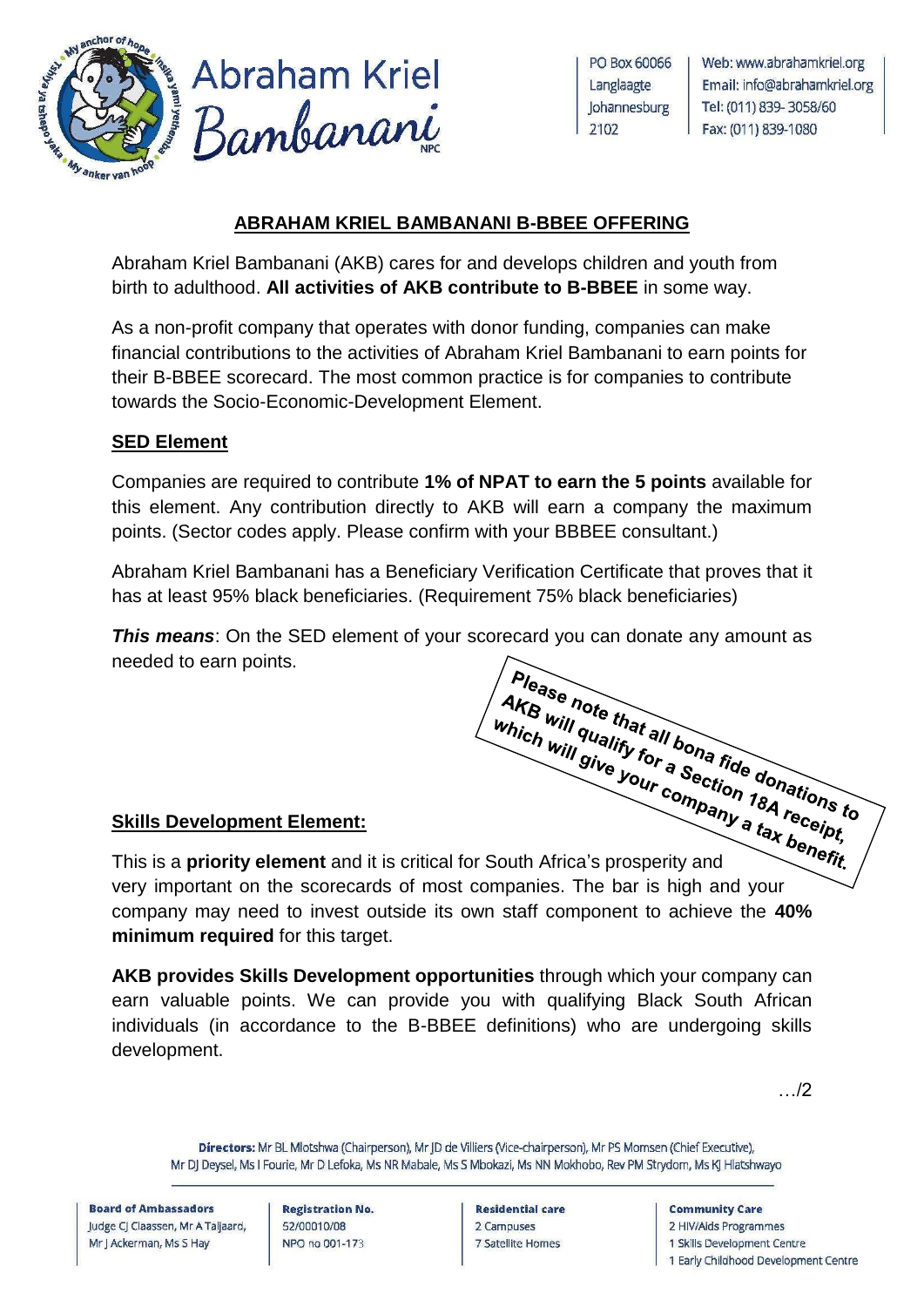Students doing **accredited short courses**.

We recruit **unemployed** individuals from the Soweto communities of Emdeni, Zola and surrounds to undergo **accredited short courses at AKB's Skills Centre** in Emdeni. Because of the endemic poverty in the region, students cannot afford to pay for themselves and **they need your funding**. The **accredited** courses qualify as category E on the skills development matrix.

Why are these courses important?

- Unemployment amongst youth in South Africa is one of the greatest risks to the future stability of South Africa. The short courses we offer is a first step in the process of improving the employability of young adults.
- Outcomes we strive for is for alumni from these courses to:
	- $\circ$  Qualify for further training
	- o Start their own small enterprises
	- o Find employment
	- o Gain access to learnership programmes
- Courses that we offer include:
	- $\circ$  ICDL = International Computer Drivers license (3 months) @ R6 794 per learner
	- o Basic Computer coding @ R1 739 per learner
	- o Assistant Chef Course (4 months) @ R16 993 per learner
	- o Painting and Tiling Course (3 months) @ R3 519 per learner
	- o Vegetable cultivation in tunnels (6 months) @ R8 122 per learner
- Facilitation of the courses will cost R144 000 for the year or R36 000 per course

*\*Depending upon the requirements of your sector codes for Skills Training recognition, you may choose to fund an individual black student or the Facilitator that we contract to present the course.*

#### $\triangleright$  Tertiary students doing formal training

Some beneficiaries from our programmes qualify for tertiary education. Donors can provide **bursaries for qualifying black candidates** to do formal training at tertiary institutions such as Universities and Colleges.

Funds need to be paid to AKB (an invoice is available on request), who will manage the funds and payments to students on your behalf. In this instance, you will also receive an 18A receipt.

In accordance with the YES programme, the gap to cover accommodation, study material, travel and sustenance to such students also counts towards your target. This enhances the student's chances of successful completion of his/her studies significantly.